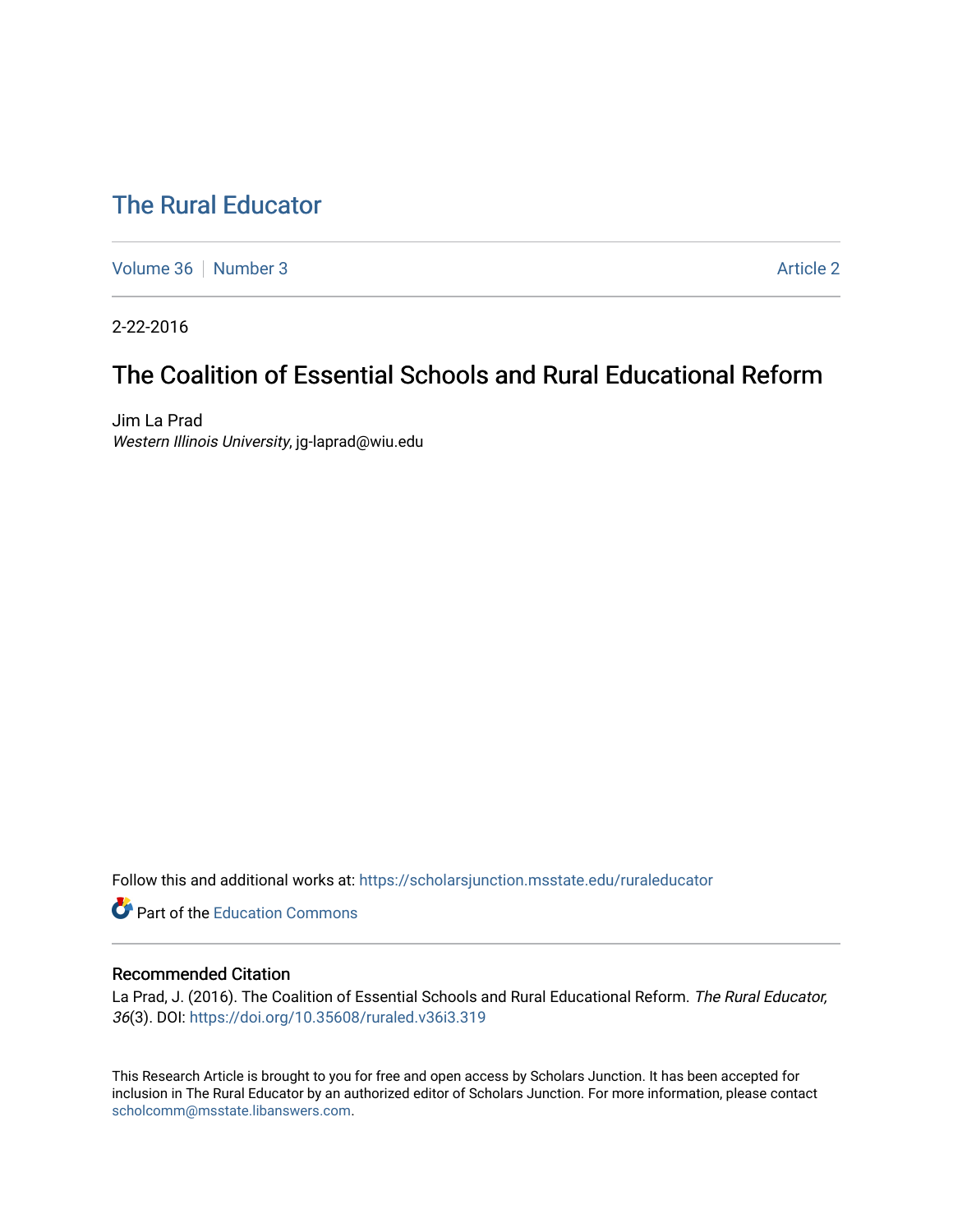# **The Coalition of Essential Schools and Rural Educational Reform**

# **Jim La Prad**

*Western Illinois University*

*The Coalition of Essential Schools (CES) has existed for thirty years and includes hundreds of public schools that are diverse in size, population, and programmatic emphasis. A qualitative grounded theory approach is utilized to describe how three rural (non-urban/suburban) high schools operationalize CES Common Principles. This research documents that the CES reform network may be both a viable and underutilized reform model for rural school districts to assist them in achieving educational excellence. Empirical data came from school site visits, interviews and school documents. Grounded theory identifies four working hypothesis that explain how these schools, as CES members, aim to be true to the Coalition's principles. The working hypotheses are: (1) Educational justice, democracy, and citizenship, (2) The educational value of interpersonal relationships between teachers and students, (3) Pedagogical and curricular organization to enhance student engagement and learning, and (4) Pathways to adulthood via the world.* 

#### **Key words: rural educational reform, coalition of essential schools, grounded theory**

Education has always been evolving; however, the phrase *school reform* is a relatively new term that began in the late  $19<sup>th</sup>$  century and continued through the 20<sup>th</sup> century. Combine this term with a 21<sup>st</sup> century term *sustainable* and we ask what does *sustainable school reform* look like? This is not merely an academic question, but also a question important to educational leaders, researches, policy makers, as well as school board members and perhaps most importantly tax paying citizens. "These are the dog days of public education and large-scale reform" (p. *ix*). So begins the preface to Hargreaves and Shirley (2012) The Global Fourth Way: the Quest for Educational Excellence. I begin this article with a smaller assertion; the schools we have today require more intentional improvement. We may not need to look globally for improvement ideas as suggested by Hargreaves and Shirley. Over the last hundred or so years many school reform life cycles have met their end; however, the Coalition of Essential Schools (CES) is now in its thirtieth year. Is thirty years long enough to award the term sustainable*?* As a citizen educator situated in the rural heartland of the Midwest, a study of rural nonurban/suburban CES schools provides valuable insight into the possibility of revisiting this thirty year-old educational reform model.

The Coalition of Essential Schools includes hundreds of public schools that are diverse in size, population, and programmatic emphasis. This article seeks to answer one question; what might this reform model look like in a rural school? Heeding Coladarci's (2007) advice, this article makes no attempt to generalize rural educational context or critique current reform movements in rural schools. Rather, the aim is to share possibilities for reform. A

grounded theory approach is utilized to investigate and describe the impact of the Coalition of Essential Schools reform model on these schools.

#### **Background: Rural Educational Reform?**

Unlike many reform efforts in urban or suburban school districts, rural educational reform has taken different routes. Rural communities and school districts view films like Waiting for Superman (2010) or The Lottery (2010) and are sympathetic to the plight of urban schools, bewildered parents, and underserved children. However, the contextual situation of their rural communities is very different. Often rural school districts are the largest employer in the area and along with the waves of federal and state educational mandates, are faced with consolidation issues that place educational reform agendas on the distant 'back burners,' however; close to one-fourth of all United States students attend a rural school and the quality of their education matters (Johnson, Showalter, Klein, & Lester, 2014). While, Budge (2006) and Sherwood (2000) explain that it is difficult to define the exact characteristics that identify rural schools and their communities it is recognized that they are very diverse and unique. Historically, Tyack (1972) acknowledged that this uniqueness has created some tension at state and national levels and was identified as the "Rural School Problem" (p. 5). Kannapel and DeYoung (1999) claim, "Over the past 100 years, the drive to make rural schools more centralized, standardized, bureaucratized, and professionalized has nearly robbed them of their distinctiveness and has failed to deliver on the promise of improved quality of education" (p. 76). However, Kannapel (2000) was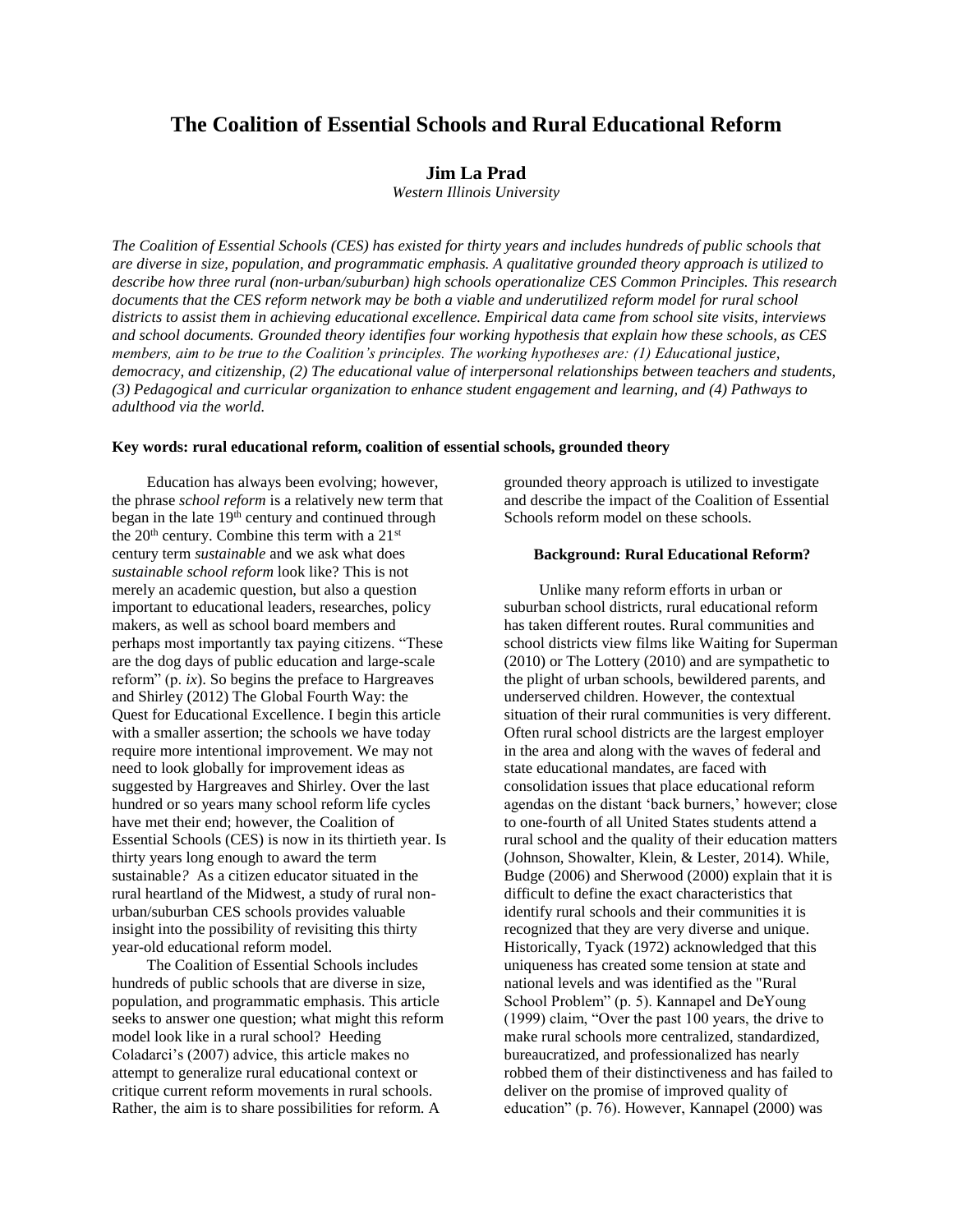cautiously hopeful that some middle ground could be found between standards-based reform and rural school improvement efforts. Where is the middle ground? What I have witnessed is regional educational leaders struggling to meet AYP under the standards based accountability movements and complaining that state legislators are driving education into the ground. Schafft (2010) and Powell, Higgins, Aran and Freed (2009) explain that the current standardized accountability movement has had devastating effects on rural schools by weakening educational programs, disempowering educational leaders, demoralizing teachers, and disengaging students. Sadly, many of the rural students along with their urban and suburban counterparts attend schools that struggle to provide the educational experiences that develop the knowledge and skills necessary for the engaged citizenship our twenty-first century democracy demands (Brown, 2014; Trilling & Fadel, 2009; Wagner, 2008).

# **Educational Reform and the Coalition of Essential Schools**

Educational reform is hardly new to American education. Often educational historians position the reform of the American high school beginning with the 1893 Committee of Ten and the standardization of high school curriculum that later organized in Carnegie units (Tyack & Cuban, 1995). However as Tyack and Cuban suggest, we have merely been tinkering with schools and school programs. More than forty years ago, in a time when test makers and textbook companies were not driving educational reform, Theodore (Ted) Sizer, a reform minded educational historian, gathered his thoughts and speculations regarding the possibility of educational reform. Sizer (1973) states: "Fundamental changes are needed in American formal education, yet the resistance to those changes is neither mindless nor conspiratorial. There are reasons why things are as they are. These must be explored dispassionately" (p. *vii*). With this in mind, one can hardly argue that the ideas laid out by the 1893 Committee of Ten still remain with our retention of the Carnegie units of study. However, Sizer focuses his exploration suggesting ways to approach educational reform that potentially has sustaining impact.

Sizer (1973) sketches out three aims of education toward which every person should strive. First, *power* is identified as "the maximum use of [their] intellectual and physical faculties for personal and corporate ends. [They] should be able to understand, to select, and to act in a purposeful, deliberate manner" (p. 39). Second, *agency* is

identified as "the personal style, assurance, and selfcontrol that allow [them] to act in both socially acceptable and personably meaningful ways" (p. 39). Third, *joy* is identified as "the fruit of aesthetic discipline, of faith, and of commitment. The human animal laughs, and wonders, and … is capable of love" (p. 40). He continues explaining that our democratic society must be bound to facilitate and enhance these ends. Further, Sizer focuses on these "ends in view" (Dewey, 1916) as he begins his own study of American high schools in the late 1970s. Sizer (1983) explained this study focused primarily on the "inside of schools . . . [the] critical triangle of student, teacher, and subject and on the climate of the school in which this triangle functions" (p. 33). He would report that sadly this critical triangle has remained unchanged in 100 years. Explaining, "The American high school may be this century's most farreaching and generous social invention. Unfortunately, and despite well-intentioned, sincere efforts, many schools are not uniformly productive and serve some of their students poorly" (p. 34). As a whole, Sizer found American high schools failing to meet the ends he identified in 1973. The first full report from this study was published in 1984 as Horace's Compromise.

Sizer's study and writing project would span more than fifteen years and produce an educational trilogy Horace's Compromise (1984), Horace's School (1992), and Horace's Hope (1996) featuring Horace Smith, a fictitious high school teacher and educational reformer. Horace Smith is the archetypal Freirean teacher who views the teacher-student relationship to be dialogical (Freire, 1970; Freire, 1998). He is at the same time foundationally Deweyian in noting that this relationship cannot flourish within the confines of a 19th century-style, scientifically-managed bureaucracy that public schooling had become and remains today (Dewey, 1897; Dewey, 1916). The publishing of Horace's Compromise also coincided with a thirty-year national school reform effort led by Sizer and the Coalition of Essential Schools that began with ten schools in 1984.

Toch (2010) explains that Sizer believed that smaller schools with reorganized teaching loads would foster stronger bonds between teachers and students that "engendered genuine caring and mutual obligation" and a curriculum "that taught fewer topics more deeply" foster the conditions to improve learning (p. 74). Anderson and Shirley (1995) assert that strong school leadership and the "endorsement of, commitment to, and proper implementation of nine principles" are imperative to the educational reform model's success (p. 406). Over the past thirty years the Coalition's principles have evolved and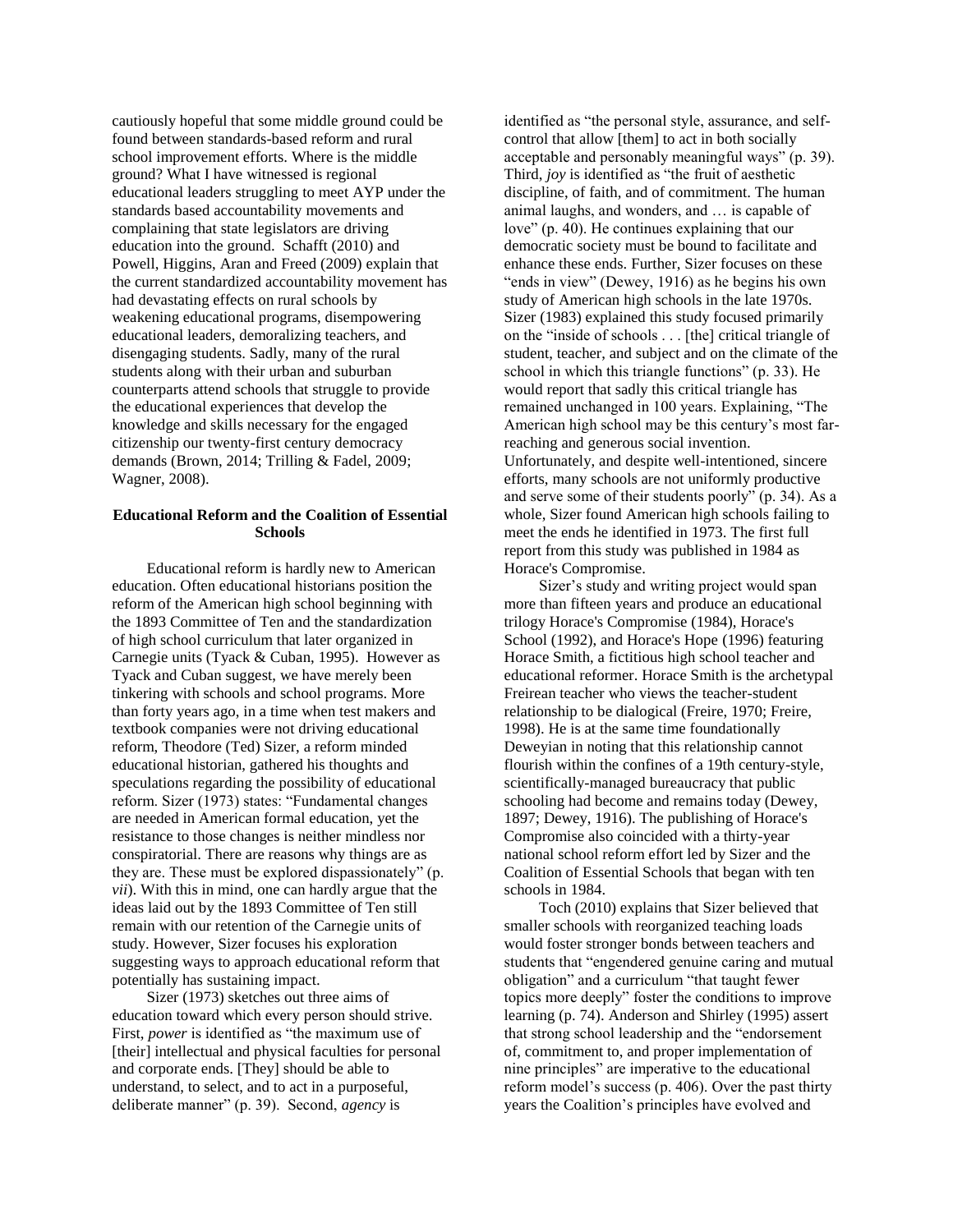been modified to meet the Coalition's ideals to include the addition of a tenth principle. Today this reform movement has reached almost every state, more than a thousand schools and remains a national leader in public education transformation and reform by striving to create and sustain a network of personalized, equitable, and intellectually challenging schools guided by principles:

- Learning to use one's mind well.
- Less is more, depth over coverage.
- Goals apply to all students.
- Personalization.
- Student-as-worker, teacher-as-coach.
- Demonstration of mastery.
- A tone of decency and trust.
- Commitment to the entire school.
- Resources dedicated to teaching and learning.
- Democracy and equity. (Coalition of Essential Schools, 2012).

The educational ends Sizer (1973) identified as power, agency, and joy are interwoven within today's CES principles. Wagner (2008) highlights two CES public schools, The Met in Rhode Island and the Francis W. Parker Charter Essential School in Massachusetts, in his chapter on schools that work (pp. 229-253). Nationally, both these schools and most CES schools are open learning laboratories to facilitate educational reform where visitors are welcome.

#### **Grounded Theory Methodology**

Drawing upon the historical and philosophical framework of CES as an educational reform model, this study investigated three CES high schools. This inquiry sought to uncover what these schools and this reform model does that makes it a viable model for other rural schools and rural communities. I desired to uncover a phenomena that is based in the context of these schools and Coalition of Essential Schools itself. Grounded theory is the qualitative methodology used for this inquiry.

#### **Constructively Grounded**

This qualitative inquiry is constructively grounded in a manner explained by Strauss and Corbin (1990) to be:

> one that is inductively derived from the study of a phenomenon it represents. That is, it is discovered, developed, and provisionary verified through systematic data collection and analysis of data pertaining to that phenomenon. Therefore, data collection, analysis, and theory

stand in reciprocal relationship with each other. One does not begin with a theory, then prove it. Rather, one begins with an area of study and what is relevant to that area is allowed to emerge (p. 23).

Strauss and Corbin further explain that this process is beneficial because it allows the researcher and their analytic story to be "faithful to everyday reality" that is generated from the data. The story is then understandable and makes sense to persons, who were involved in the inquiry, practitioners in a given field, and potentially those on the periphery of schools (e.g. parents, citizens, and policy makers). Comprehensive conceptual data and interpretations can produce a theory which is "abstract enough and includes sufficient variation" to make it applicable to contextual situations that are both practically and theoretically related to the nature of schooling. The theory that emerges from this inquiry is grounded in both the data and my interpretations and analysis of this data, which are theoretically sensitized (p. 23).

Cautiously, with a constructive approach to grounded theory, I intend to find a middle ground between positivism and relativism and describe what is found using this approach as Charmaz (2000) writes "as flexible, heuristic strategies rather than formulaic procedures" (p. 510). Consistent with my constructivist assumptions and grounded theory methodology, I draw on abductive reasoning as a data analysis strategy. Atkison, Coffey, and Delmont (2003) distinguish abduction as an analytical process that lies between inductive reasoning and deductive logic. Derived from Charles Sanders Peirce, this type of reasoning best defines this work as the researcher is engaged "in 'drawing out' possible abstractions from observed cases, and using those to formulate working hypotheses that can in turn be tested against new cases and observations" (p. 149). The working hypotheses that I formulate are the means to achieve the ends these schools aspire to reach; these ends are articulated in the CES Common Principles. Selection and analysis of the qualitative data follow the methods outlined in Charmaz (2008), Patton (2002), Charmaz (2000), Denzin and Lincoln (2000), Seidman (1998), and Lincoln and Guba (1985).

#### **Data**

A purposive sample of three high schools provided the data for this grounded study. Each school is contextually bound by their geographic, socioeconomic, and community demographics with a unique common element – all three schools are members of the Coalition of Essential Schools and are guided by CES Common Principles. Site visits produced ethnographic memos; interviews with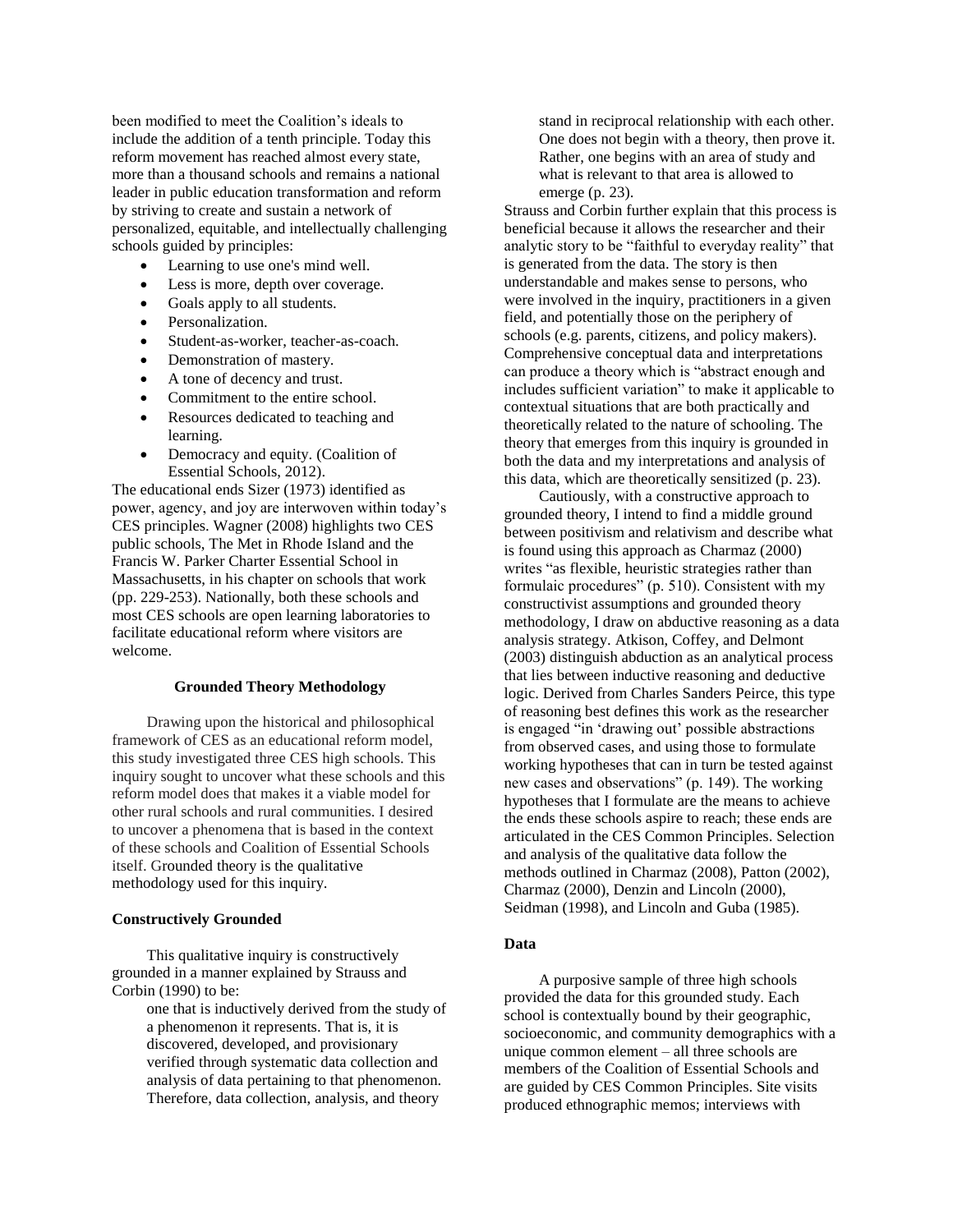principals and teachers were recorded and transcribed; and school websites, school curriculum outlines and guides, school historic records and handbooks, journal and newspaper articles involving schools, conference presentations and proceedings by schools, and state educational department websites comprised documents for analysis. Each site visit lasted a minimum three days and included classroom and advisory visitations, student lead tours, and attendance at exhibitions of learning. Semi-structured interviews ranging approximately 30 – 60 minutes in length were conducted with school leaders and teachers offered vantage points regarding the impact of the reform model on their school. In total four leaders (3 principals, 1 assistant principal) and fourteen teachers were interviewed.

**Schools.** The three schools selected for this study identify themselves as Coalition Schools. All three are non-urban and non-suburban by demographic indicators. As Coladarci (2007) explains, "There is no single definition of rural, as any reader of rural education research quickly, and often incredulously, learns" (p. 2). This author acknowledges the difficulty of isolating a definitive definition for what is or is not a rural school. However, the demographic and contextual information of two of the schools selected for this study warrant the identification acknowledgment as rural schools. Two are identified as being located in rural school districts and the other in a town district (National Center for Education Statistics, 2013). The school located in the town district is included in this study due to school's size, as it is a small high school with 140 students. Two schools are located in the Midwest and one is located in the Northeast. Pseudonyms are used for the schools and school personnel for confidentiality and anonymity as per IRB protocol. What follows are important contextual factors regarding the schools to include length of CES affiliation, school size and student demographics, leadership structure and staff allocations.

*Jane Adams High School (JAHS)*. JAHS is a rural school located in the Northeast that has been an official member of CES since 2001. However, CES principles have guided many of its reforms since 1992. While rural in location, JAHS is 20 miles from a public university in a neighboring town. During the 2011-12 academic year, 1005 students attended JAHS; ethnic/racial backgrounds were 1.6% Asian, 1.6% Black, 1.2% Hispanic/Latino, and 95.6 % White-non-Hispanic. School report card data report that 41.5% of JAHS students are considered economically disadvantaged. The leadership of JAHS includes a principal, an assistant principal who serves

also as an academy dean, and two additional academy deans. The school evenly divides the freshman class into three academies; students remain in these vertical academies for all four years. There are eighty teachers at JAHS, 55% hold master degrees. JAHS uses a four period block schedule with 8 courses taught during an academic year (Jane Adams High School, 2012a; 2012b; and 2012c).

*John Dewey High School (JDHS)*. JDHS is a rural school located in the Midwest and has been an official member of CES since 2003, however CES principles have guided many of its reforms since 1993. While rural in location, JDHS is 15 miles from a public university in a neighboring town. During the 2011-12 academic year, 321 students attended JDHS; ethnic/racial backgrounds were 3.5% Black, 1.0% Hispanic/Latino, 3.5% Multi-racial, and 92% Whitenon-Hispanic. School report card data report that 51.6% of JDHS students are considered economically disadvantaged. The leadership of JDHS includes a principal who also serves as the district's superintendent and an assistant principal. There are twenty-four teachers at JDHS, 67% hold master degrees. JDHS uses a four period block schedule with 8 courses are taught during an academic year (John Dewey High School, 2012a; 2012b).

*Maxine Greene High School (MGHS)***.** MGHS is one of three small high schools located in a town of 50,000 or less residences and is more than 35 miles from an urban area in the Midwest. MGHS has been an official member of CES since 2010. During the 2011-12 academic year, 140 students attended MGHS; ethnic/racial backgrounds are 6.5% Asian, 9.7% Black, 12.9% Hispanic/Latino, and 71.0 % White-non-Hispanic. School report card data report that 48.4% of MGHS students are considered economically disadvantaged. The leadership of MGHS includes a director who oversees the elementary, middle and high schools and dean of culture who leads the high school. There are ten teachers at MGHS, 60% hold master degrees. MGHS is on trimesters and embraces project-based learning utilizing modified block scheduling with two core academic classes in the mornings on an A/B, C/D alternating day rotation and three, one hour long, project and seminar blocks in the afternoon (Maxine Green High School, 2012a; 2012b; and 2012c).

#### **Method of Analysis**

Theoretically, Lincoln and Guba (1985) and Atkison, Coffey, and Delmont (2003) develop the use of working hypotheses in qualitative inquires. A "working hypothesis" while tentative for both the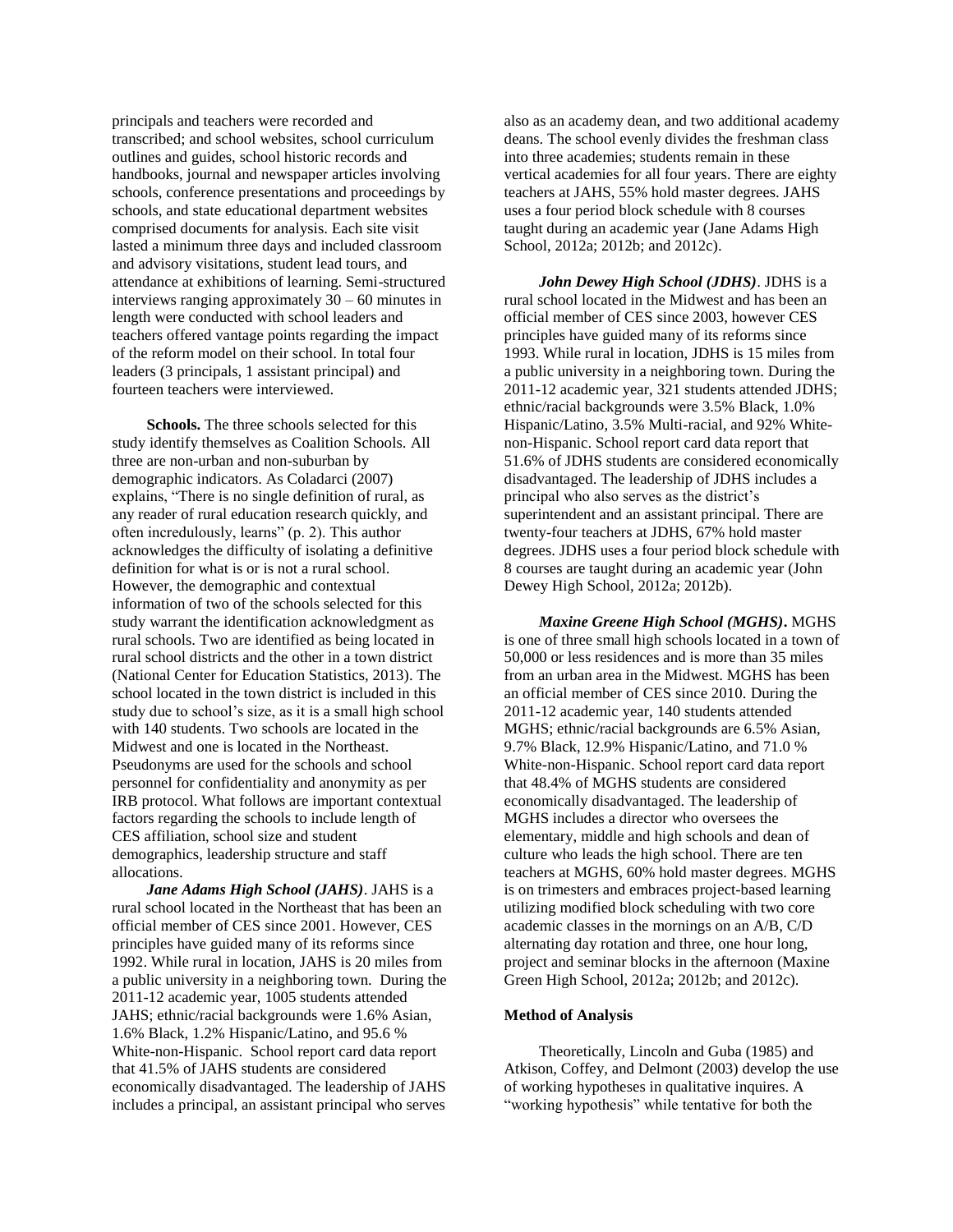current situation and future situations, is both useful and valuable in understanding a phenomena being studied. Analytically, I refer to Charmaz (2008) to explain that the working hypotheses developed here "emerge from wrestling with data, making comparisons, developing categories, engaging in theoretical sampling and integrating an analysis" (p. 207). This analysis essentially followed the Chicago tradition with five modified steps. First, the research established "intimate familiarity with the settings(s) and the events occurring within it" (p. 222). Prior to site visits I studied school websites and became familiar with each school's geographical demographics and boundaries. Simultaneously, Sizer (1984), Sizer (1992), Sizer (1996), Meier (1995), Wood (2005), and CES (2012) were reviewed for Coalition Essential School background. Second, I focused on "meanings and processes" (Charmaz, 2008, p. 223). Reviewing curricula guides with the philosophical understanding of CES conceptual framework generated questions for interviews. School visits and document analysis were then compared with research participant's responses and statements. Questions, assumptions and understandings began to emerge. Third, I engaged "in a close study of action" (p. 224). This was achieved by continually asking the questions; what were these schools doing differently and why? What is different about these schools' culture and climate? How are these schools being true to the CES principles, and what are some possible working hypotheses? Fourth, was to "discover and detail the social context within in which action occurs" (p. 225). Here is where I found examples from within the schools that identify the existence of the phenomena and then located examples of similar phenomena in different locations fitting lines of action together to frame out a possible working hypothesis. The fifth and final step was to pay "attention to language" (p. 226). "Language shapes meaning and influences action. In turn, actions and experiences shape meanings" (p. 226). Does the rhetoric match the reality; are the ends these CES schools aspire to really being met? In summary these steps lead to the working hypotheses that outline and frame the findings of this article.

#### **Positionality**

From an ethical standpoint, especially conducting a qualitative inquiry using grounded theoretical methods; I must acknowledge my own positionality. As a qualitative researcher, I realize I am the "primary instrument" for data collection and analysis. Who I am, my own experiences, background, and persona effect the construction of this inquiry. I myself grew up and was schooled in

urban, rural, and suburban educational environments as my family moved around the Midwest due to my father's employment in the chemical manufacturing industry. My Midwestern initial rural experience came when my family lived in the small town of Grand Rapids, Wisconsin for three years in the mid 1970s. While, I would consider this a rural living experience I attended grades 4-6 at an elementary school in the larger town of Wisconsin Rapids, Wisconsin; regardless both were vastly different than Detroit, Michigan where my family lived prior. My remaining education would be in what I would consider suburban/urban environments in the metropolitan areas of Detroit and Chicago. Following college and military service I taught high school and middle school science and mathematics in Virginia in both suburban/urban and rural environments. I was first introduced to Sizer's Horace's Compromise in the early 1990s while in my first graduate education course and it left a lasting impression. A memorable portion of my P-12 teaching experience occurred in rural Virginia in the early 2000s prior to current position in the education college of a regional comprehensive university in the rural Midwest. As an educational philosopher for more than ten years, I have worked with and taught a majority of preservice and in-service teachers as well as educational leaders who work in the regional rural districts surrounding my university. I am empathetic to their situations, as many of these educators have shared their struggles with me regarding the paralyzing nature of the current standardized accountability movement. Part of my motivation with this research is to share insights on a school reform model that I have been familiar with for more than twenty years.

#### **Working hypotheses**

I recognize that my positionality influenced my data collection, analysis, and abductive reasoning as I developed working hypotheses to help explain how these three schools, as Coalition of Essential School members, aim to be true to their CES Common Principals and facilitate learning environments vastly different from any of the environments I have experienced as student or teacher. These working hypotheses are contextually bound to help tell the stories about these schools as well as help organize this report. They are: (1) Educational justice, democracy, and citizenship, (2) The educational value of interpersonal relationships between teachers and students, (3) Pedagogical and curricular organization to enhance student engagement and learning, and (4) Pathways to adulthood via the world.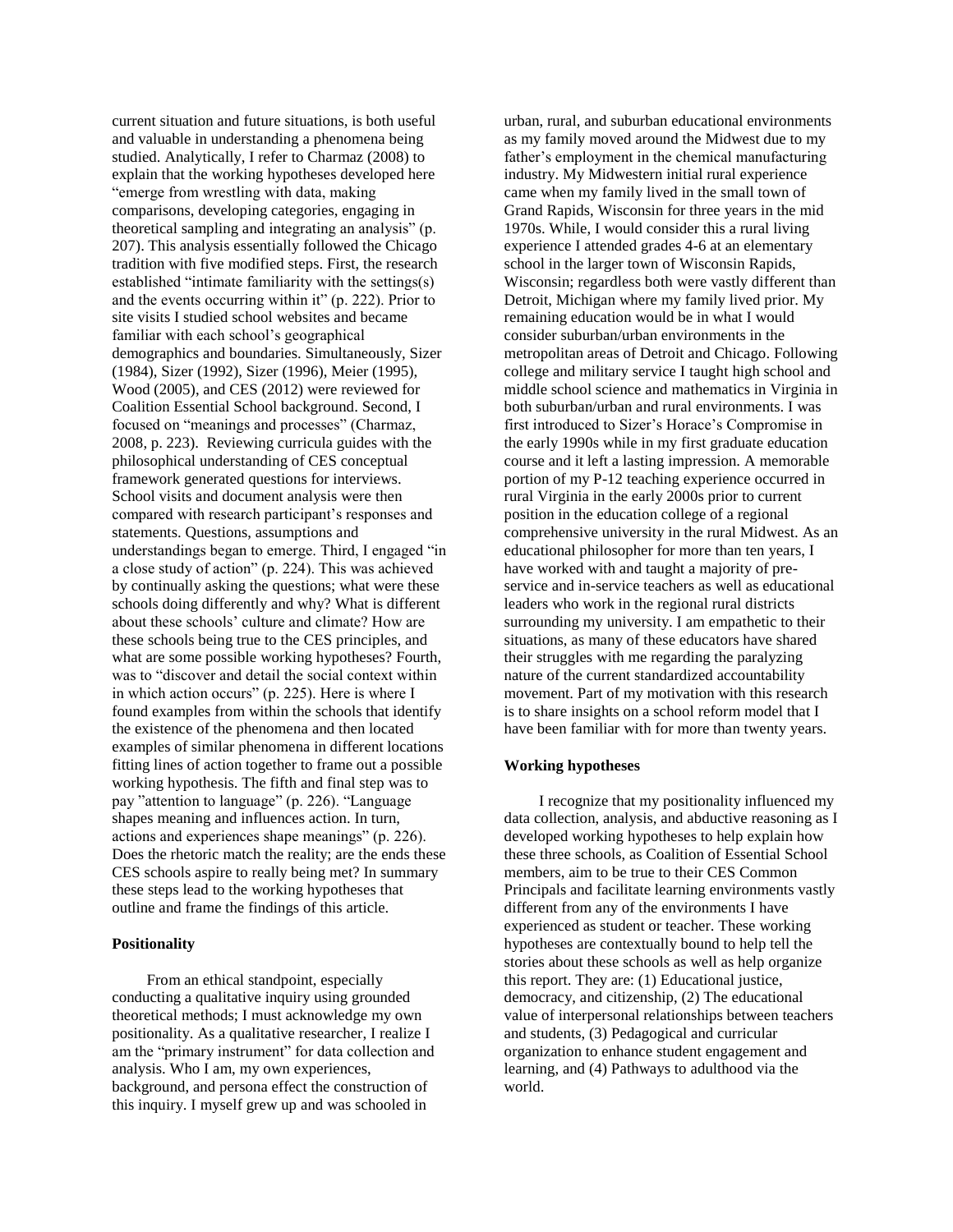When Darling-Hammond (2010) stated at the end of The Flat World and Education: "Now more than ever, high-quality education for all is a public good that is essential for the good of the public" (p. 328). The goods she is referring to are ethical goods, the same goods that are evident within my study. When constructing cases and conducting cross-case analysis, the above theme often conjured the wellworn statement by John Dewey: "What the best and wisest parent wants for his [or her] own child, that must the community want for all of its children. Any other ideal for our schools is narrow and unlovely; acted upon, it destroys our democracy" (Dewey, 1899, p. 34). As Noddings (1992) explained, Dewey was not advocating the same, equally, one-size fits all education for all children but "an education that matched his or her needs, capacities, and interests" (p. 44). This is the type of educational justice that CES schools advocate and through their curriculum programing, strengthens students democratic and citizenship skills. The working hypothesis for this section educational justice, democracy, and citizenship is centered in four of the CES common principles: Learning to use one's mind well, Goals apply to all students, A tone of decency and trust, and Democracy and equity. What follows is evidence from the schools.

#### **Discussion and Findings**

John Dewey High School (JDHS) is an untracked high school and approaches educational justice by requiring that all students complete, submit, and defend a graduation portfolio. The overview of the graduation portfolio states:

> There are two goals for the Graduation Portfolio. The first is to enable the faculty of JDHS to review each graduate's readiness to enter the world after high school. The second, and perhaps more important goal, is to enable each student to reflect on his or her education and how prepared he or she is for the responsibilities of democratic citizenship, and the world of work, and a life of learning (John Dewey High School, 2012a, p. 17).

There are three sections to this graduation portfolio: career readiness, democratic citizenship, and skills for lifelong learning. The student's career readiness section must include a resume, high school transcript, evidence of researching career options, descriptions of college visits with artifacts, acceptance letters (college, military, or employment), scholarships or financial awards, ACT/ASVAB/SAT results, reference letters (minimum of two), and a reflective statement (one-two pages). Completing the democratic citizenship section provides the student

"the opportunity to demonstrate your readiness to take on the greatest responsibility in our culture, that of citizen" (John Dewey High School, 2012a, p. 19). This portfolio section involves a point system that includes three categories for active citizenship in the school, taking a stand, and active citizenship in the greater community. The skills for lifelong learning section require students to include course work artifacts that demonstrate their competence as a learner along with a written defense as to how this artifact demonstrates mastery of skill in that area. Four areas that must be included are writing, math, social studies, and science. Students must also include one or more of the following areas: the arts, technology, agricultural sciences, foreign language, physical fitness, consumer science or other elective area. They must also include an annotated bibliography of at least three books they have read beyond ones required for their courses. Students must orally defend their portfolio with a required ten to fifteen minute presentation followed by a question and answer period.

While, Jane Adams High School (JAHS) also has a graduation portfolio requirement similar to JDHS that includes four elements spread over four years: the Freshman Round Table, the Sophomore Gateway, the Junior Portfolio and the Senior Exhibition. Their approach toward educational justice is nuanced in other ways as well. First, JAHS guidance office intentionally places students heterogeneously into their freshman year academies, equitably distributing students from the three distinct communities that comprise their school district. This heterogonous mixing requires each freshman academy to develop their own ethos and sense of community, which not only diminishes disciplinary issues at JAHS but also better prepares graduates for our pluralistic democracy. Second, JAHS is an untracked high school and its graduation requirements include a common curriculum beyond many high schools nationwide. One teacher explains:

With our curriculum we have to tell kids that they are capable of doing complex things. They are capable of achieving at high levels. They are capable of very rigorous stuff. But before they will believe that, we must ask it of them. So when I think about the common core, it is saying all kids deserve physics, all kids deserve five good mathematical experiences that are going to push them . . . We are assuming that all kids can perform at high levels (K. Knight, personal communication).

What is noteworthy about this curriculum is that four science credits are required for graduation to include physics. Each of the high schools three academies has a physics teacher and physics laboratory classroom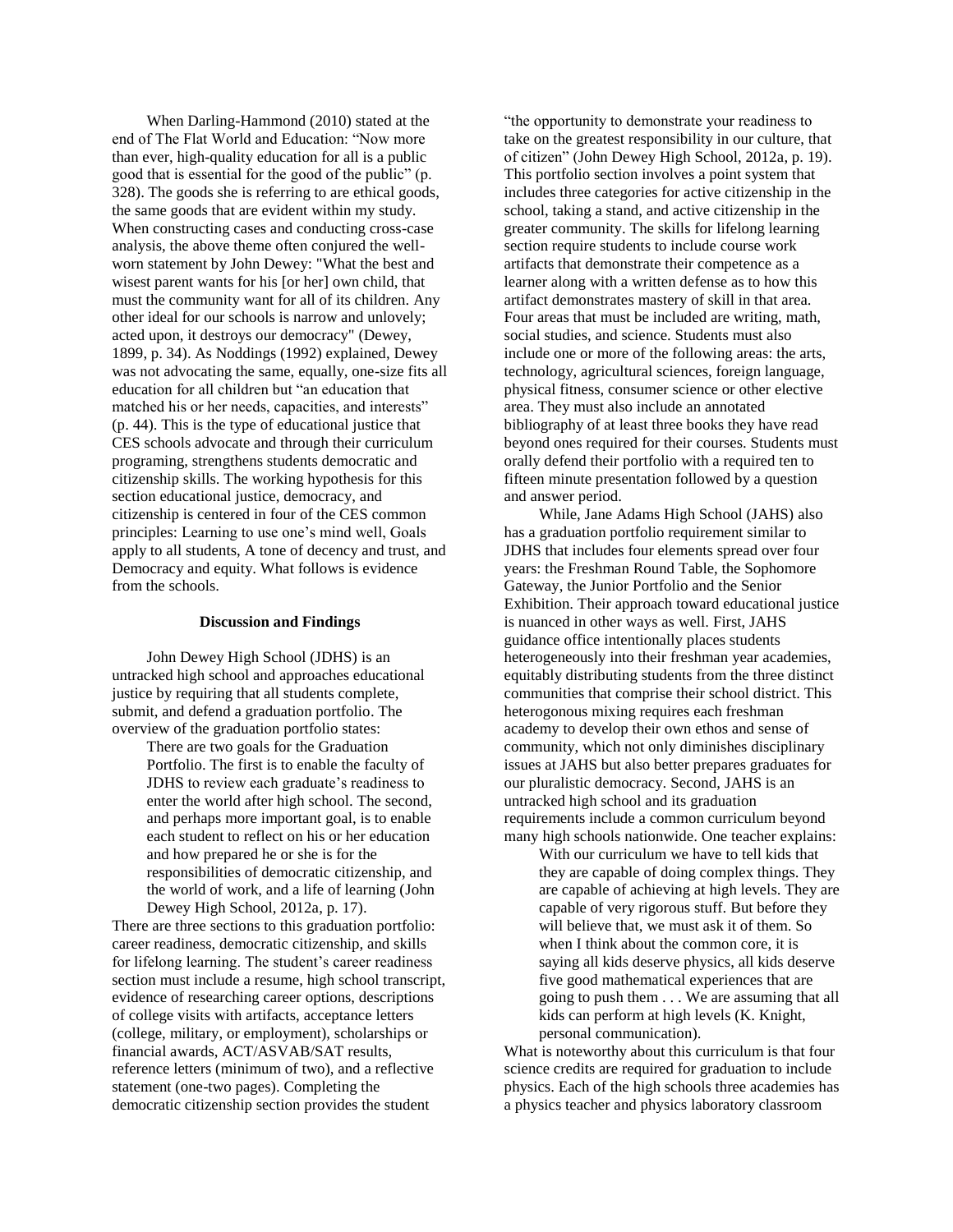with ample laboratory equipment to conduct engaging investigations ranging for propulsion and rocketry to electricity and wind turbines. This curriculum is for ALL JAHS students not a select few college bound students.

Maxine Greene High School (MGHS) is also an untracked high school that demands high expectations for all their students. While they approach educational justice similarly a few programs are noteworthy. Daily twenty-minute advisory periods include an inquiry class where students learn how to form and make arguments by "exploring a number of current issues - both divisive and crucial - students will develop the skills necessary to convey their own thoughts while, at the same time, understanding other points of view and working toward a common end point" (Maxine Green High School, 2012c, p. 10). Along with the advisory periods, MGHS has weekly hour long town hall meetings that provide "a place to learn how to connect with others, a place to share opinions, a place for bringing school and the rest of life together, a place to integrate family into school, a place to celebrate, and a way to connect as a community" (p. 10). Town meetings are a place where students practice their democratic skills of listening, critiquing, compromising and jointly coming to agreement on school wide decisions. In a focus group meeting with teachers from MGHS when asked what they would say or offer to a group of teachers in a traditional school who were looking to change one teacher spoke up "Trust your kids…" the nine other teachers all nodded and agreed. MGHS models democracy with its programing and the attitudes their teachers have towards their students.

While three schools approach educational justice, democracy, and citizenship in slightly different ways, what is important to understand is that these ideals are foundational to how these schools viewed themselves as public schools with public interests. The public interest in leaving no child behind and no citizen unprepared for the democratic life ahead of them is not just rhetoric. The educational practices are practical models for rural educational reform. Keeping in mind that the application of the CES principles of Learning to use one's mind well, Goals apply to all students, A tone of decency and trust, and Democracy and equity guide decisions unique to each school community.

#### **Educational value of interpersonal relationships between teachers and students**

Was Tibbetts in your Period One class? No, Horace tells the assistant principal; that's why I marked him absent on the attendance sheet. The

assistant principal overlooks this sarcasm. Well, he says, Tibbetts wasn't marked absent at any other class. Horace replies, that's someone else's problem. He was not in my class. The assistant principal: You're sure? Horace: of course I'm sure (Sizer, 1984, p. 15).

Sadly, similar exchanges as the one between the fictitious Horace Smith and his assistant principal occur daily at American high schools regardless of size or geographic location. All too often attendance is viewed as a legal or compliance issue, even in rural schools where little concern may be felt for Tibbetts, especially if he or she might be that disengaged and troublesome 'farm kid'. Wood (2005) states:

Most American high school students share seven or eight teachers with more than two hundred peers every day they are in school. Such numbers clearly spell out the impersonal nature of the paces in which we expect the most personal act of learning to take place. (p. 57)

The CES schools in this study all utilize a form of block scheduling and programing (e.g. advisories) to enhance the interpersonal relationships between teachers and students to counter the dilemma and compromise Horace Smith and his assistant principal experience. It is through the possibility of an interpersonal relationship that Tibbetts no longer remains a number, but a student someone cares about. CES schools embrace the notions of Noddings (1984) and relational aspects of care that include the moral relationship between the "caring one" (the teacher) and the "one cared for" (the student) that embody engrossment and emotional displacement (pp. 24, 30). This working hypothesis is centered on three of CES common principles: Personalization, Student-as-worker, teacher-as-coach, and A tone of decency and trust. What follows is evidence found in the schools.

Jane Adams High School (JAHS) embraces the value of interpersonal relationships quite differently from most traditional high schools programmatically utilizing three teamed vertical academies. Each freshman team has five teachers that work solely with 75-80 students. These five teachers have a daily eighty-minute common planning period. Teachers at a minimum will dedicate one period a week discussing student issues and student progress. These teamed academies become like home for both students and teachers alike. One JAHS teacher explained: "This is their home . . . our kids trust us with everything . . . [we talk to them] like they are young adults . . . it's this mutual respect with the kids." One dean shared that when JAHS hires teachers from other schools, these teachers are amazed at the culture they find at JAHS and he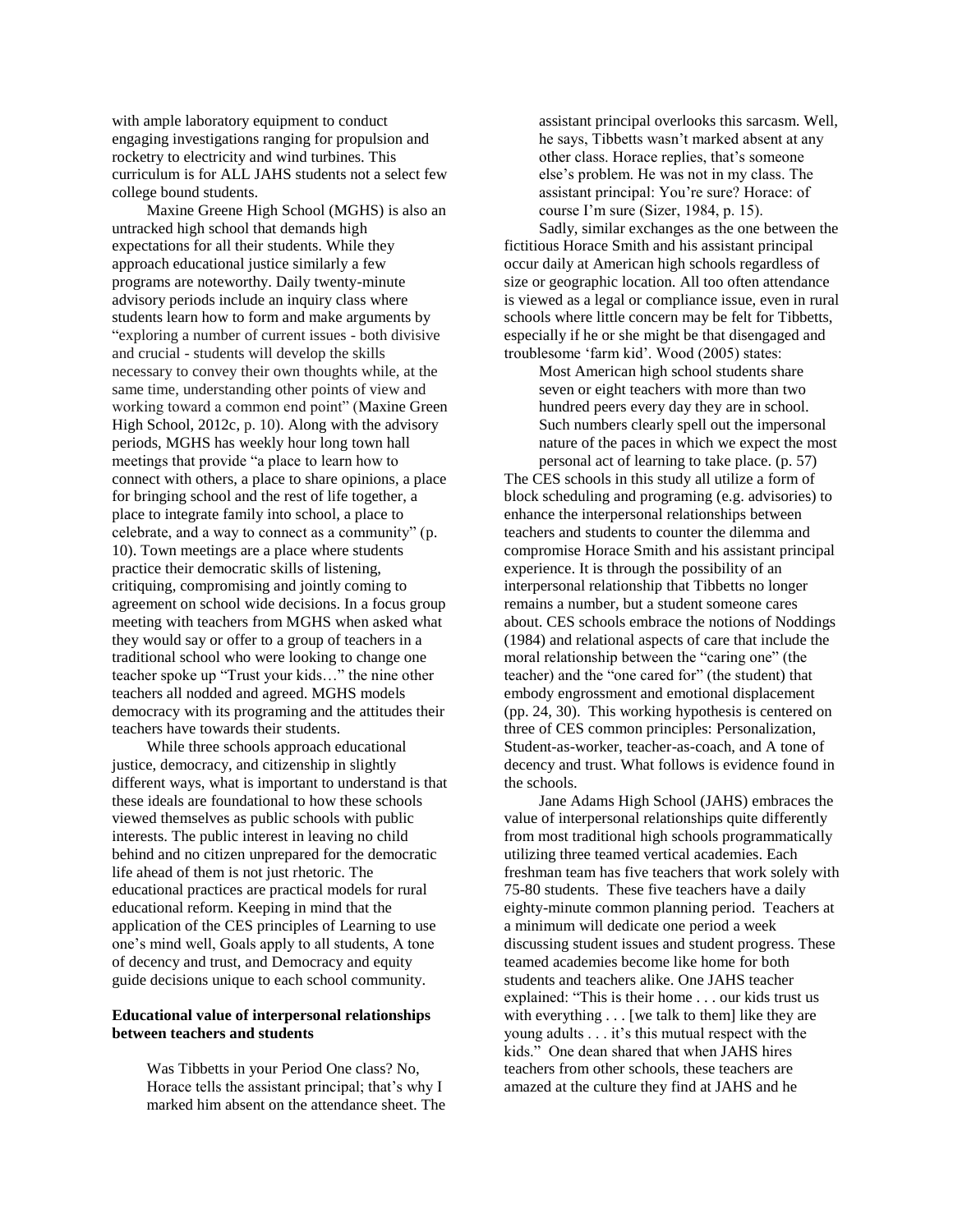attributes that to the teamed vertical academies. He explained that it is the way the school is structured:

> Teaming, small groups, common teachers, with teachers, [students] feel that they really know them and care about them . . . I think that shapes our culture that is what just permeates our whole school. In terms of learning that creates an environment, that creates a culture of care, because we have kids that come from all different walks of life. (A. Mink, personal communication)

As summer break approached the teachers acknowledged that the end of the school year creates a different tension as students are realizing that the ending school year requires that they leave their *home*, perhaps the greatest source of continuity for some students.

At John Dewey High School (JDHS) advisories are broken down into intentional groupings of freshman / sophomores and juniors / seniors. Students will typically spend two years with the same advisor. Advisory groups range from six to eight students in each grade for a maxim total of sixteen students per advisory. The JDHS Handbook states that advisors will help: "with your schedule, tracking your discipline, be the person you should go to if you need help or assistance, and can steer you to a wide range of school resources" (John Dewey High School, 2012a, p. 17). At JDHS, continuity and modeling are important and after twenty years of tweaking their advisory program they feel that the 2011-2012 version is the best so far. During freshman and sophomore advisory, they are able to focus on transitioning into high school and assisting students in negotiating the academic, social and community expectations school brings. Junior and senior advisories are able then to concentrate on preparing students for their transition out of high school onto college or the workforce as they fulfill the graduation requirements including Senior Project and their graduation portfolio. When discussing advisories, one JDHS teacher claims that their students are comfortable talking to adults because "they do have a lot more adult conversations." Another teacher explains, "Every Monday morning we do sit down with our advisories and just talk, and the kids feel comfortable talking to their teachers, they don't feel threatened, they feel like they are treated fairly, equally." Following-up what this teacher said another teacher responds: "I would say in a traditional high school, you do get that, but that is usually with your honors classes, AP classes only." Building trusting and personalized relationships are important at JDHS. It's a belief system and Bill Steel, JDHS Principal, explains:

I believe the way to have young people become consciously engaged adults is to put them around consciously engaged adults. You learn to be a grown-up by watching grown-ups. So, if the only grown-ups you see are harried and can't get to you and don't have time for you and are rushed and are disorientated that's where you get your education and Ferris Bueller is right. "Let's go on vacation every day because they will not notice we are gone" . . . [Along with] advisory, I try to drive class size as low as I can. Like my one teacher said, "I have sixty kids a day and I know them real well." He knows their work habits. He knows everything about them. (B. Steel, personal communication)

Maxine Greene High School (MGHS) believes that their "teachers are teachers of students as well as teachers of disciplines" (Maxine Green High School, 2012c, p. 9). This distinction and attitude builds mutual respectful relationship between students and teachers. Students are assigned to an advisory group when they enter MGHS and remain with that advisor until graduation. "Advisories play an integral role in our dedication to continuously building a sense of culture and community" (p. 9). Advisory meets at least twenty minutes every day and this ensures that each student has a positive relationship with at least one adult who personally knows them and the other students in their advisory. MGHS Program of Study explains:

The advisor-advisee relationship begins with a personal Entrance Conference for each student with his or her advisor to complete the class registration process. At this conference the advisor learns more about the student and offers guidance in course selection to meet the student's long- and short-term goals. (Maxine Green High School, 2012c, p. 9)

Students meet regularly one-on-one with their advisor throughout the school year to identify personal strengths and growth opportunities. One teacher shared this about the relationships that form.

I think it is huge, for the kids to get to know each other and for them to get to know you, that you are a human being. That you have a family, you have a past, [and] there are things that you do outside school that you love. They see us at a different level and that helps them connect. (K. Jones, personal communication)

MGHS advisories are a made up of sixteen students, four from each grade level and one teacher who spends their time talking, checking in and coaching students on their progress both academic and social. During advisory students may be working on projects in groups or individually maintaining their learning and progress portfolios.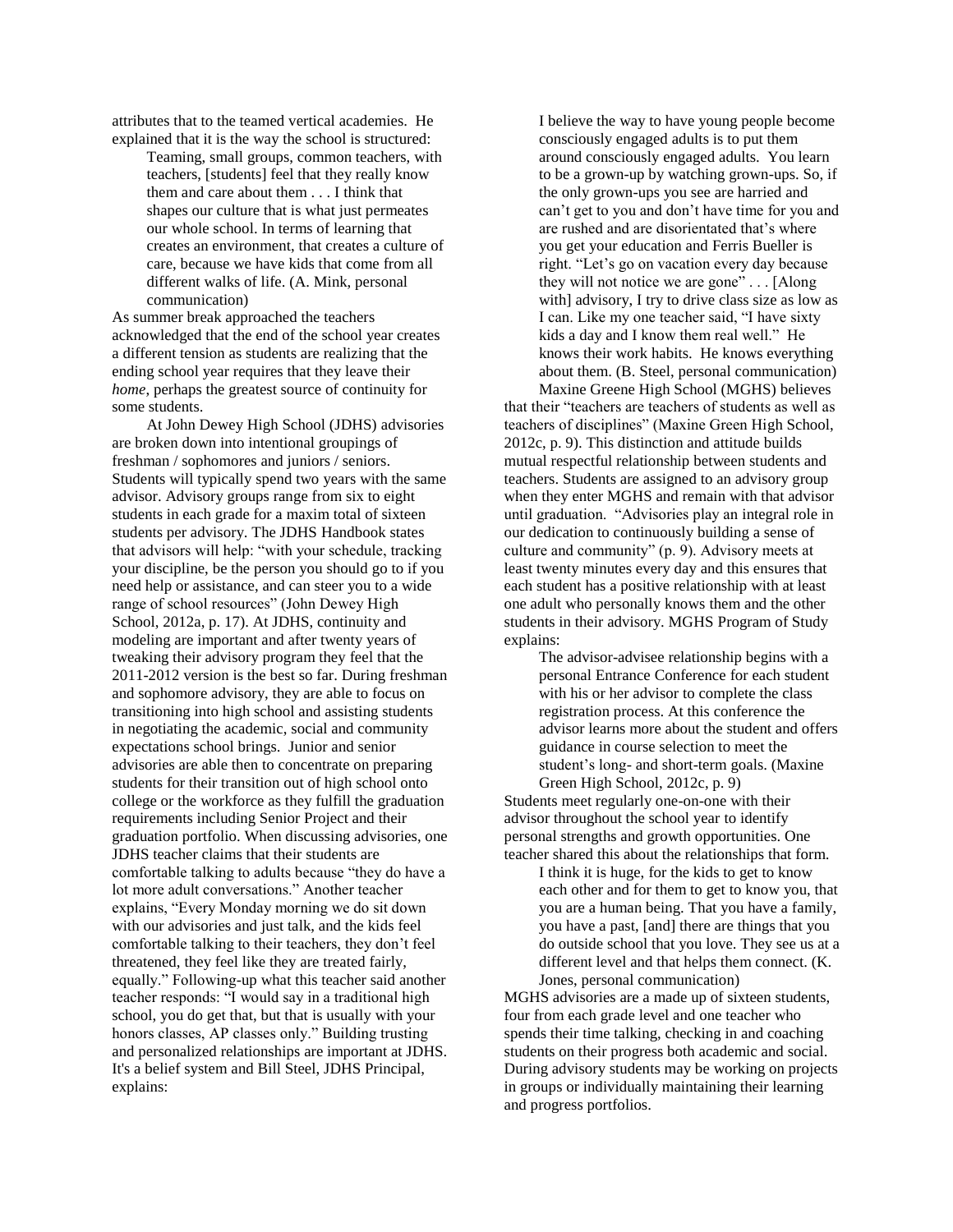What is important to note is that rural schools are often small schools to begin with. What is critical to understand is the intentionality that these CES schools approached building personal relationships between their students and teachers. These personal relationships are intended to not merely improve the social relationships in the school and classroom to diminish discipline problems; their aim is three fold. First, it is know their students well to assist in guiding and facilitating learning. Second, to model appropriate and mutually beneficial relationships for emerging young adults to better interact in the world. Third, teachers often find the relationship they build with their students led to great breadth and depth of satisfaction and joy in teaching. All three of these principles: Personalization, Student-as-worker, teacher-as-coach, and A tone of decency and trust embody the findings generated from this working hypotheses.

# **Pedagogical and curricular organization to enhance student engagement and learning**

In a certain sense every experience should do something to prepare a person for later experiences of a deeper and more expansive quality. That is the very meaning of growth, continuity, reconstruction of experience (Dewey, 1938, p. 47).

Dewey was very critical of the experiences students had with schooling. His criticisms both cautioned and challenged educators in leading reforms in schooling. Close to eighty years of tinkering with educational reforms stand between Dewey's words and today, sadly most school's core curriculum remains unchanged especially as fortyfive states have signed on to the Common Core in 2013. Noddings (1992) suggests, "We need to give up the notion of an ideal of the educated person and replace it with a multiplicity of models designed to accommodate the multiple capacities and interests of students" (p. 173). CES schools certainly embraced Noddings' suggestion and understood Dewey as they organized their schools for engagement and learning. Obviously, Sizer (1992) understood this and remarked:

> A mindful school is clear about what it expects of a student and about how he [or she] can exhibit these qualities, just as a mindful student is one who knows where he [or she] is going, is disposed to get there, and is gathering the resources, the knowledge, and the skills to make the journey. (p. 27)

Mindful CES schools guided by the principles: Less is more, depth over coverage; Goals apply to all; Personalization; Student-as-worker, teacher-as-coach; Demonstration of mastery; and Resources dedicated to teaching and learning are unique in their design of organizing student experiences that foster engagement and learning. What follows is evidence found in the schools.

When it comes to pedagogy and curriculum, Jane Adams High School (JAHS) organizes their school with heterogeneous groupings, interdisciplinary teams, block scheduling, and student exhibitions of learning. Kathleen Knight, one of JAHS lead teachers, explains what makes them different from the surrounding regional schools:

> The approach we take to classwork. It is a student-centered learning environment. There is not a ton of stand-and-deliver instruction. Now, there is some direct instruction, ten-fifteen minutes, but it is the embodiment of student as worker, teacher as coach. When you walk into a classroom you see the students doing the work. (K. Knight, personal communication)

During freshman and sophomore years, student exhibitions of learning are the *Roundtable* and *Gateway* to student led conferences that include a panel of parents, a teacher and a peer. In these conferences, students reflect on their year and set goals for the coming year. Kathleen Knight explains, with these types of exhibitions students "take away metacognitive and effective skills. Who am I as a learner, what do I need as a learner, can I set goals, can I change my behavior to meet goals" (Kathleen Knight, personal communication). Junior year students complete the *Pathway*, "an intensive selfexploration process, helping students to bridge the gap between their knowledge of themselves and where they want to go after high school" (Jane Adams High School, 2012b, p. 3). Senior year students complete their *Senior Exhibition*, a graduation requirement at JAHS, where a student research project is evaluated with a rubric of essential skills by a panel of three teachers and one underclassman. For this exhibition, students select a research topic, craft a clear research question, and conduct first-hand inquiry on the topic throughout their senior year that demonstrates mastery of a series of characteristics and to exhibit the competency to graduate (Jane Adams High School, 2012b, p. 3). Kathleen Knight expresses what is really impressive about the senior exhibitions is "the whole public presentation of knowledge. We are an academic community, they are not just doing it for their own edification, but others will learn from them [as well]" (K. Knight, personal communication).

John Dewey High School (JDHS) also organizes its curriculum with block scheduling to allow for greater depth in material with extended learning opportunities, rather than the shallow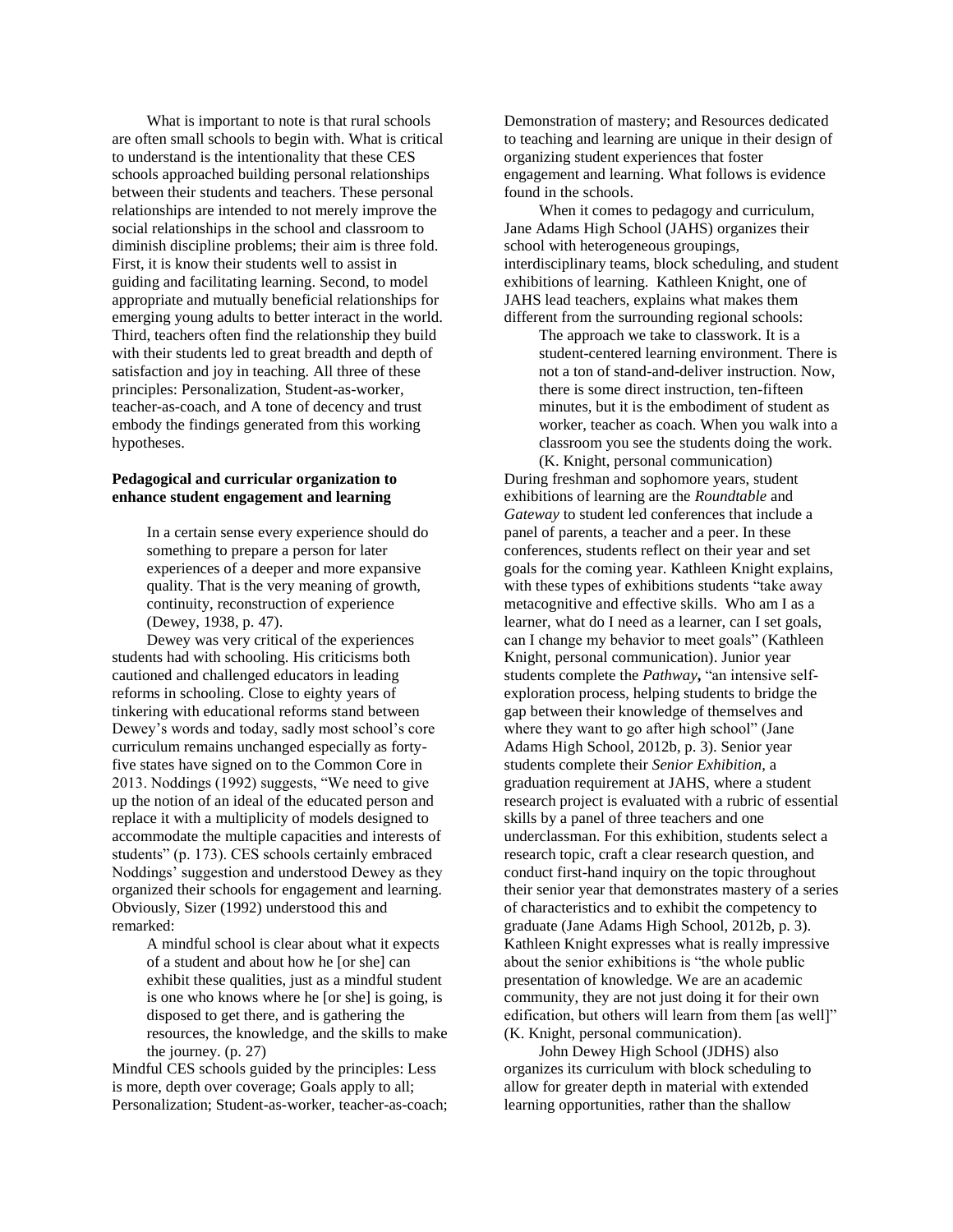coverage of material that occurs in the traditional forty-five to fifty minute class period. One teacher explains:

> We have time to do math labs that you would not have that luxury [to do] in a forty-five minute period. You have more time to plan a variety of activities to teach the same concept. Where you are more likely to be able to engage all the students at some point . . . you have more time to access the different types of learning. (S. Nichols, personal communication)

Along with block scheduling JDHS requires students to complete a senior project prior to graduation.

> Each student at JDHS finishes his or her career with the opportunity to engage in an independent learning experience through doing a Senior Project . . . an independent learning experience where you take on learning a new skill or gaining new knowledge. The actual product of your work should reflect what you have learned. This will be a lot of work, so choose a project in an area that you are passionate about. This is your turn to shine, to guide your own learning, to take control of your own education. (John Dewey High School, 2012a, p. 2)

The projects are time intensive and require students to first construct and defend a proposal before their project advisor and two additional teachers. Once their project is completed, they must again defend what they have learned before the same teachers prior to their public display of learning at Senior Exhibition Day at the end of the academic year. During this public exhibition, one community member remarked: "You know when I graduated from high school I only got a slip of paper, nothing like this," as he points to a restored 1953 John Deer Tractor that his grandson rebuilt for his senior project. Senior Exhibition Day is a public display of the knowledge and skills that students have mastered while in high school. Late in the evening at this public exhibition, Bill Steel JDHS principal made an interesting remark: "You know what I want my kids to learn from these projects? I want these kids to realize that every day for the rest of their life is no different than their senior project, and they've got what it takes."

Maxine Greene High School's (MGHS) approach to pedagogy and curriculum is the most unique when compared to the other two schools. While MGHS also utilizes a modified block schedule, it combines 21st Century skills and content integration with project-based learning all four years. Students are constantly working on a specific project through their project class. These projects may be individual or collaborative, regardless each project is

viewed to solve real-world problems through an "innovative product or idea that is new and of value" (Maxine Green High School, 2012c, p. 4). 21st Century skills are woven into all aspects of MGHS' curriculum that includes:

Digital and technological literacy, innovative thinking, interactive communication, effective use of real-world tools, personal and social responsibility, prioritizing and managing for results, teaming and collaboration, curiosity, creativity, and risk-taking, cultural literacy, and global awareness. (Maxine Green High School, 2012c, p. 8)

Content integration is enhanced through design, engineering, arts, sciences, and humanities via project-based learning that allows for academic mastery in core subjects across multiple disciplines. Language arts and communication skills are emphasized within the academic disciplines, including assessment in public speaking, writing, and research skills that are utilized in project exhibitions. Pedagogically a teacher explains:

People come with things they are good at, things that they are interested in, things they want to do, and we are kind of pulling the learning out of them instead of doing it to them. Taking their ideas and tapping into what is there to begin with and adding more, and going beyond what they are just interested in . . . everything matters. (M. Bushnell, personal communication)

At the end of each semester MGHS students will spend two days presenting their exhibitions of learning to their peers, teachers, teacher-evaluators, and community in open public forums. These exhibitions are twenty-minute performances and students demonstrate what they have learned and mastered through their project. At the end of the day following the final exhibition MGHS' teachers asked their students to gather for a public discussion and question and answer period with the community. One community member asked, "What does it take to get students like yourselves to do these projects?" After a short pause one student replied, "Well, just asking us to do them, most schools don't ask students to do anything like this."

Sizer (1996) explained, "Essential schools have found that if the Exhibitions require and active defense and demonstration of the use of knowledge, then the practice for such work has to include appropriately active engagement" (p. 89). This makes sense to CES schools as they tie curriculum standards and pedagogy together. Knowing if we want our students to be active and engaged citizens they must practice and have access to educational models while in school of active and engaged learning. In this way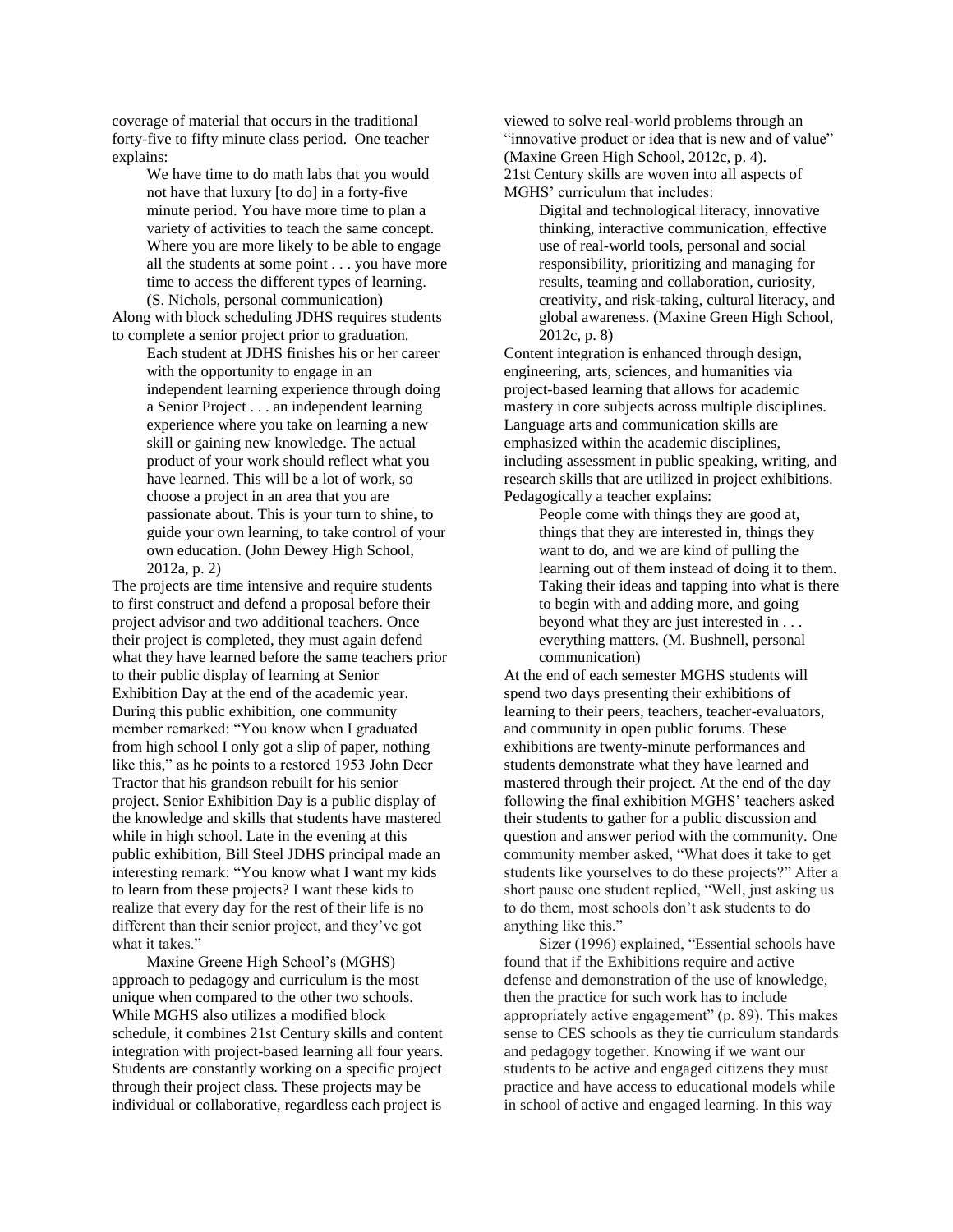the common principles: Less is more, depth over coverage; Goals apply to all; Personalization; Student-as-worker, teacher-as-coach; Demonstration of mastery; and Resources dedicated to teaching and learning are not left to chance. All students graduate with a personalized depth of knowledge and skill that is transferable to life outside of school.

### **Pathways to adulthood via the world**

We never educate directly, but indirectly by means of the environment. Whether we permit chance environments to do the work, or whether we design environments for the purpose make a great difference (Dewey, 1916, p.19).

CES schools heed Dewey's words and are intentional in shaping the educational experiences of their students particularly as they prepare them for adulthood and citizenship. Often these experiences are combined in the community service and internship opportunities and programs that these schools facilitate. Meier (1995) explains, "There are, in the end, only two main ways human beings learn: by observing others (directly or vicariously) and by trying things out for themselves. Novices learn from experts and from experience" (p. 181). CES schools facilitate these types of experiences often with adult learning partners outside of the classroom and school's walls. When learning occurs in the real world something happens within the student. Wood (2005) captured this explaining, "When we know something depends on our behavior solely, when it is up to us to make a difference, then we are more likely to step up to the challenge" (p. 137). And when the educational activity involves service to others, Noddings (2004) explains that these service experiences provide goods and satisfactions (happiness) that are extrinsic to the service provider and helps make them aware "that their work sustains the spirit of community and the democratic mode of association" (p. 237). Isn't this an aim of education in a democracy as ours? These Internship and service opportunities are guided by the CES principles: Learning to use one's mind well, Personalization, Demonstration of mastery, and Democracy and equity.

Maxine Greene High School (MGHS) offers students a variety of internship opportunities within and outside the school community. The internship program allows the intern to gain training and experience in an authentic job situation. Not only are real applications to academic knowledge fostered through these internships, additionally they provide students with real, practical experience in job-seeking as all internship applicants must write application letters and go through an interview process prior to

receiving the internships. Communications internships range from videography and photography, sound production, and graphic design and publications. MGHS Course Catalogue describes that the graphic design and publications interns will be responsible for print and Web communication tools for MGHS to include writing and page design using related software as Adobe Creative Suite and Contribute. Interns conduct interviews and work with a team while maintaining journalistic ethics. Interns create posters, postcards and Web announcements for MGHS events and write press releases for events such as fieldtrips, guest speakers, and Exhibitions of Learning (p. 25). Greenthumbs and environmental science internships are available for students interested in plant sciences. MGHS Course Catalogue describes that these interns will:

Develop "greenhouse" or indoor plant culture skills by working with decorative and edible plants . . . use high and low tech equipment including: light stands, timers, vermiculture boxes, habitat tanks, hydroponic rooters, window farms, and humidifiers. Entrepreneurial skills will come into play with the marketing and sale of heirloom vegetables and native plants in the spring. [and] . . . extend their experiences into the community by assisting in the design and care of public gardens. (Maxine Green High School, 2012a, p. 26)

While interns work in their chosen fields, as much as professionals would, an expert-mentor teacher and a community professional guide them. A high level of responsibility and motivation is required for these positions, as interns contribute important skills and products to the MGHS community (Maxine Green High School, 2012c, p. 6).

Internships are available to juniors and seniors at John Dewey High School (JDHS) and they are guided through their internship coordinator. In the past, students have interned in doctor's offices, law offices, construction companies, engineering firms and many others places. Bill Steel discussed how JDHS internship program fits with their academic program. Says Steel:

> It is when the kids begin to build the curriculum themselves . . . they make the decisions like, ok I'm going to go into sciences, or I'm going into medicine, or I'd like to teach. So, I'm going to do an internship and I'm going to take more math and we'll help them make a package . . . this ends up helping a lot of our kids get into college and get scholarships. (B. Steel, personal communication)

Frequently community service may be integrated with JDHS' internships, as citizenship development is an important goal and graduation requirement at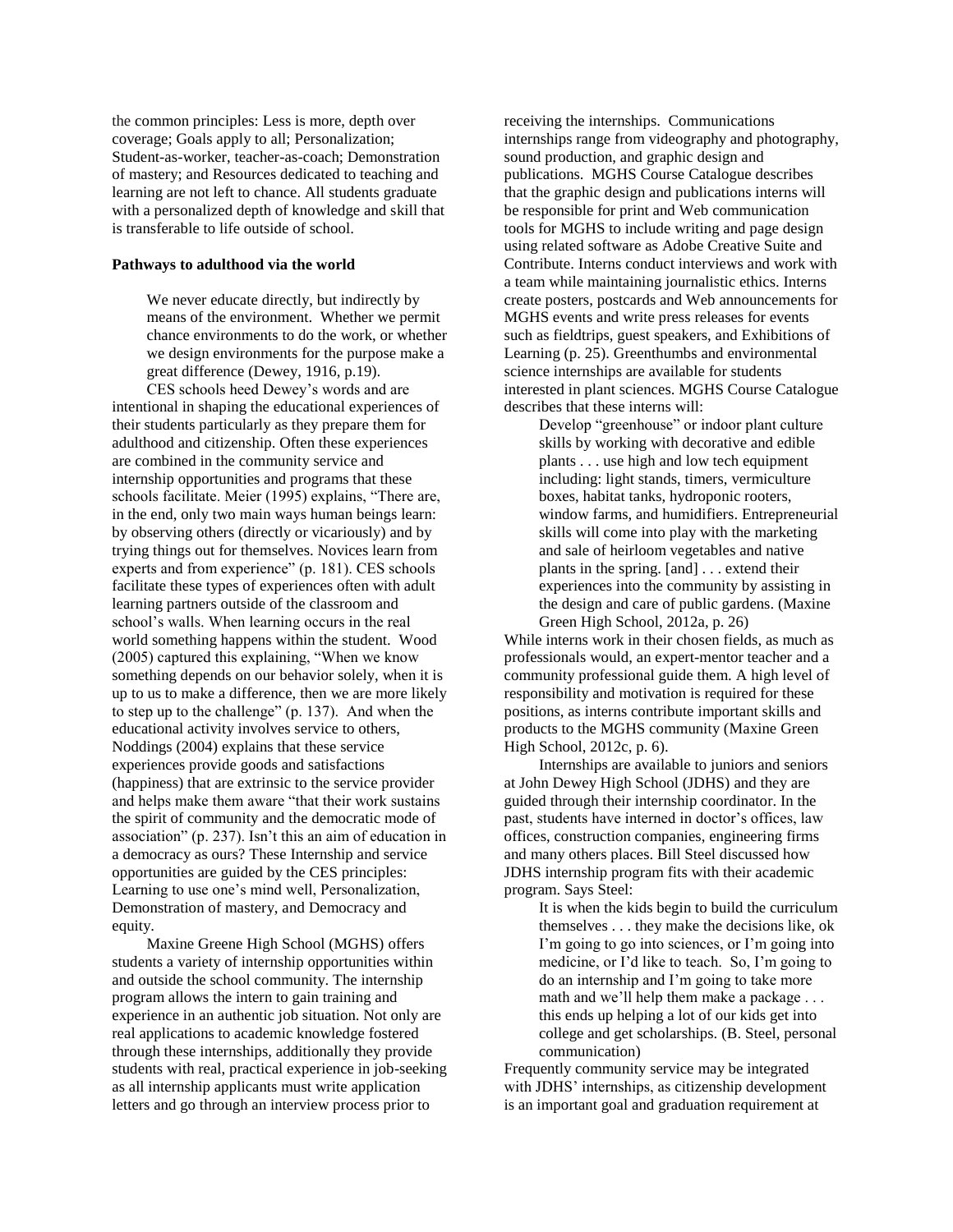JDHS as it is one of their three graduation portfolio sections. Bill Steel explains:

> Kids get different points for accomplishing different things, being engaged with civic things as being a volunteer fireman, writing letters to the editor [at the local paper], or if you are a club officer or president. It matters if you are engaged; I think citizenship is about showing up. It is when your community has a need and it is about showing up [to take care of that need]. (B. Steel, personal communication)

While Jane Adams High School (JAHS) has a sixty-hour community service graduate requirement, they also have an office for community based learning opportunities. This office was created with the assistance of the local United Way office and assists students in developing community-based learning opportunities. These learning opportunities often parallel students Junior Pathways and Senior Exhibitions projects. The intention of these projects is to develop and facilitate place-based pedagogy that seeks to help build community partnerships between students and their communities to assist in solving community problems. Here the student's local community becomes the primary resource for learning and at the same time the student's civic mindedness may be developed though the servicelearning experience. Through the assistance of the community partnership office student are better connected and grounded locally in the history, ecology, culture and of their surrounding environment. For instance, one student's Senor Exhibition might be to document to lives of women who work in the textile industry in the 1960s. This student plans to interview a number of women, collecting their stories for a radio-spot, newspaper article and a larger documentary repot. The community partnership office will assist the student in locating women who maybe living in retirement and assisted living homes in the area. In this case, the use of local people to support the student's learning would not only lead to greater comprehension of the lives of these women and the working conditions they endured, but also to understanding more about the history of their community and the people in it and at the same time serving the community in documenting the lives of the women for their families and the community.

This last working hypothesis that emerges from these schools offers students' opportunities to practice and experience real situations while still under the guidance of their teachers and advisors, this allows students the chance to succeed and fail within a learning environment. Guided by the CES principles: learning to use one's mind well, personalization, demonstration of mastery, and

democracy and equity students gain a sense of confidence in their own abilities, as well as what it means to give back to their community. Through internships and service learning experiences students not only gain valuable practical knowledge and skills, but also experience the satisfaction of doing something that is real and meaningful to not only themselves but also their partners in service, as well as a deeper sense of commitment to the communities they come from.

# **Conclusion**

This qualitative inquiry's aim was to tell the "stories" of the three selected schools and weave the commonalities that joined them not only by their affiliation with the Coalition of Essential Schools, but also by their similar rural and small school demographics. CES as an educational reform model has sustained thirty years of resiliency and yet perhaps unfamiliarity. Although demographically the schools studied in this inquiry are in many ways similar to other schools in rural areas nationwide, they also are like every school community, unique. Thus while there are limitations to the working hypotheses, and as the qualitative findings develop. there is recognition that they are contextually bound to the specific schools, teachers and their communities. And yet, they have promise. This research aims to provide rural citizens, educators and policy makers with examples, analysis and working hypotheses that can be assistive in conversations about how to best prepare their students for the challenges our twenty-first century pluralistic democracy brings. And while there are many models available, this research looks at schools specifically in rural areas. I highlighted this so that the above stakeholders might know there are identifiable characteristics similar to schools in rural areas that have working models that have had success and continue to grow in their reform efforts.

The themes addressed in this qualitative inquiry identified four prevalent working hypotheses found in each school that are foundationally connected to the Coalition of Essential Schools common principles. They are: (1) Educational justice, democracy, and citizenship, (2) The educational value of interpersonal relationships between teachers and students, (3) Pedagogical/curricular organization to enhance student engagement and learning, and (4) Pathways to adulthood via the world. It is these four working hypotheses that are seen threaded through the framework and "stories" of each school that may be useful departure points for school districts in rural areas that are ready to begin, continue or strengthen their reform conversations.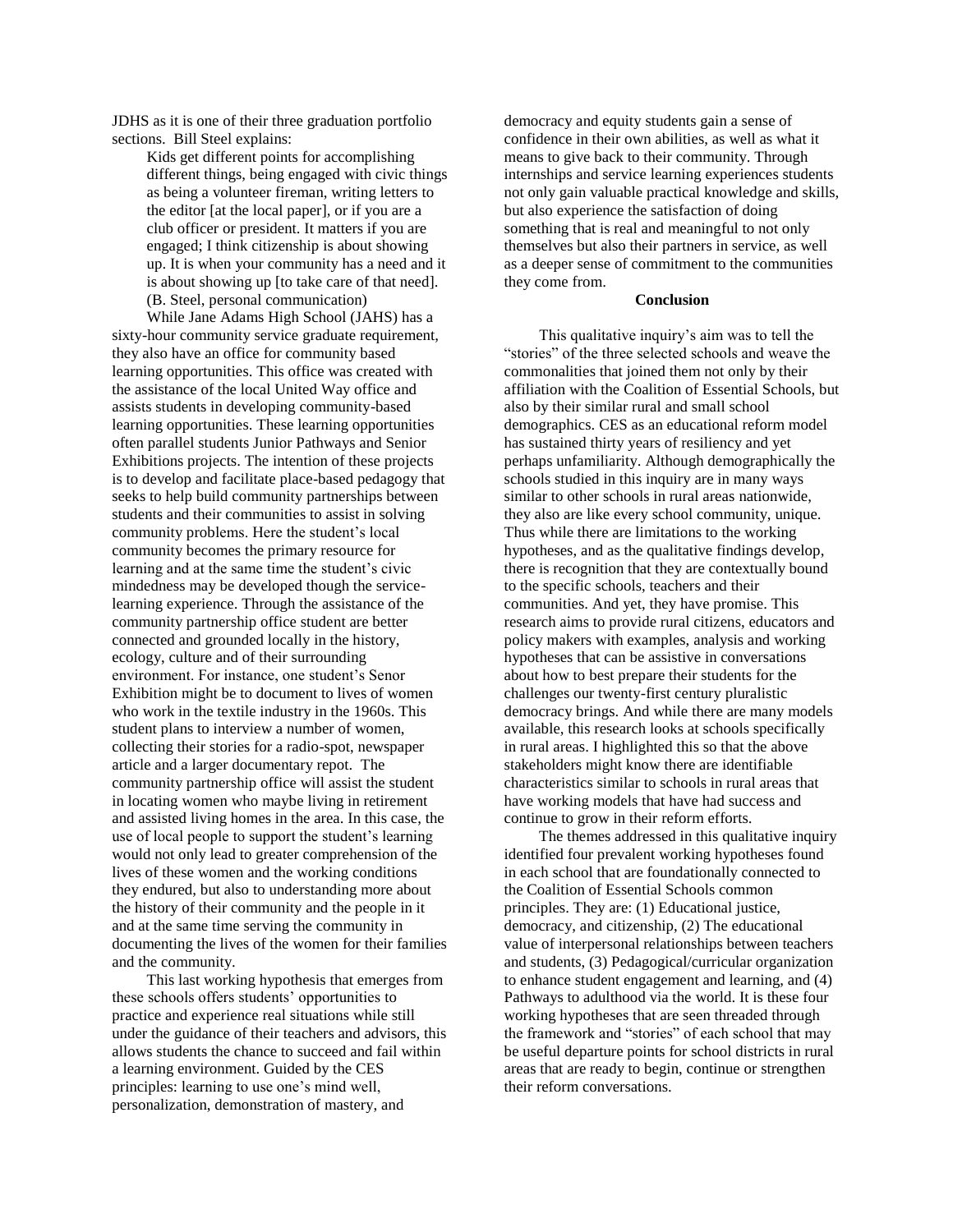#### **References**

- Anderson, L. & Shirley, R. (1995). High school principals and school reform: Lessons learned from a statewide study of project re: Learning. *Educational Administration Quarterly, 31*(3), 405-423.
- Atkison P., Coffey A., & Delmont S. (2003). *Key themes in qualitative research: Continuities and change*. Walnut Creek,CA: AltaMira Press.
- Brown, C. (2014). Patterns of innovation. *Education Digest*, *79*(9), 37-42.
- Budge, K. (2006). Rural leaders, rural places: Problem, privilege, and possibility. *Journal of Research in Rural Education, 21*(13). Retrieved from<http://jrre.psu.edu/articles/21-13.pdf>
- Charmaz, K. (2000). Grounded theory: Objectivist and constructivist methods. In N. Denzin & Y. Lincoln (Eds.). *Handbook of qualitative research* (2nd ed., pp. 509 - 536). Thousand Oaks, CA: Sage Publications, Inc.
- Charmaz, K. (2008). Grounded theory in the  $21<sup>st</sup>$ century: Applications for advancing social justice studies. In N. Denzin & Y. Lincoln (Eds.). *Strategies of qualitative inquiry* (3rd ed., pp. 203 - 241).Los Angeles, CA: Sage Publications, Inc.
- Chilcott, L. (Producer). & Guggenheim, D. (Director). (2010). *Waiting for superman* [Motion picture]. United States: Paramount Vantage.
- Coalition of Essential Schools (2012). *CES common principles*. Retrieved from <http://www.essentialschools.org/items/4>
- Coladarci, T. (2007). Improving the yield of rural education research: An editor's swan song. *Journal of Research in Rural Education*, *22*(3). Retrieved fro[m http://jrre.psu.edu/articles/22-](http://jrre.psu.edu/articles/22-3.pdf) [3.pdf](http://jrre.psu.edu/articles/22-3.pdf)
- Darling-Hammond, L. (2010). *The flat world and education*: *How America's commitment to equity will determine our future.* New York: Teachers College Press.
- Denzin, N. & Lincoln, Y. (2000). Strategies of inquiry. In N. Denzin & Y. Lincoln (Eds.). *Handbook of qualitative research* (2nd ed., pp. 366 - 376). Thousand Oaks, CA: Sage.
- Dewey, J. (1897). My pedagogic creed*. The School Journal*, *54*(3), 77-80.
- Dewey, J. (1899/1907). *The School and Society*. Chicago: University of Chicago Press.
- Dewey, J. (1916). *Democracy and education: An introduction to the philosophy of education*. New York: Macmillan.
- Dewey, J. (1938/1997). *Experience and education.*  New York: Free Press.
- Freire, P. (1970/2000). *Pedagogy of the oppressed*. New York: Continuum International.
- Freire, P. (1998). *Pedagogy of freedom: Ethics, democracy, and civic courage*. New York: Rowman & Littlefield.
- Freire, P. (2006). *Teachers as cultural workers: Letters to those who dare teach* (Expanded ed.). Boulder, CO: Westview Press.
- Jane Adams High School. (2012a). *Jane Adams High School: Handbook*.
- Jane Adams High School. (2012b). *Jane Adams High School: Program of Study*.
- Jane Adams High School. (2012c). *Jane Adams High School's mission statement and guiding principles*.
- John Dewey High School. (2012a). *John Dewey High School: Senior Year Handbook*.
- John Dewey High School. (2012b). *John Dewey High School: Small schools big futures*.
- Johnson, J., Showalter, D., Klein, R., & Lester, C. (2014). *Why rural matters 2013-14: The condition of rural education in the 50 states.*  Washington, DC: Rural School and Community Trust.
- Kannapel, P. (2000). Standards-based reform and rural school improvement: Finding the middle ground*. Journal of Research in Rural Education, 16*(3), 202-208.
- Kannapel, P. & DeYoung, A. (1999). The rural school problem in 1999, *Journal of Research in Rural Education*, *15*(2), 67-79.
- Lawrence, D. H. (1994). *The complete poems of D. H. Lawrence*. New York: Wordsworth Editions Ltd.
- Lincoln, Y., & Guba, E. (1985). *Naturalistic inquiry*. Newbury Park, CA: Sage Publications.
- Maxine Green High School. (2012a). *Maxine Green High School: Course catalogue*.
- Maxine Green High School. (2012b). *Maxine Green High School: Our mission/vision*.
- Maxine Green High School. (2012c). *Maxine Green High School: Program of Study*.
- Meier, D. (1995). *The power of their ideas: Lessons for America from a small school in Harlem* Boston: Beacon Press.
- National Center for Education Statistics. (2012). *Rural education in America*. Retrieved from [http://nces.ed.gov/surveys/ruraled/definitions.as](http://nces.ed.gov/surveys/ruraled/definitions.asp) [p](http://nces.ed.gov/surveys/ruraled/definitions.asp)
- Noddings, N. (1984). *Caring: A feminine approach to ethics & moral education*. Berkeley: University of California Press.